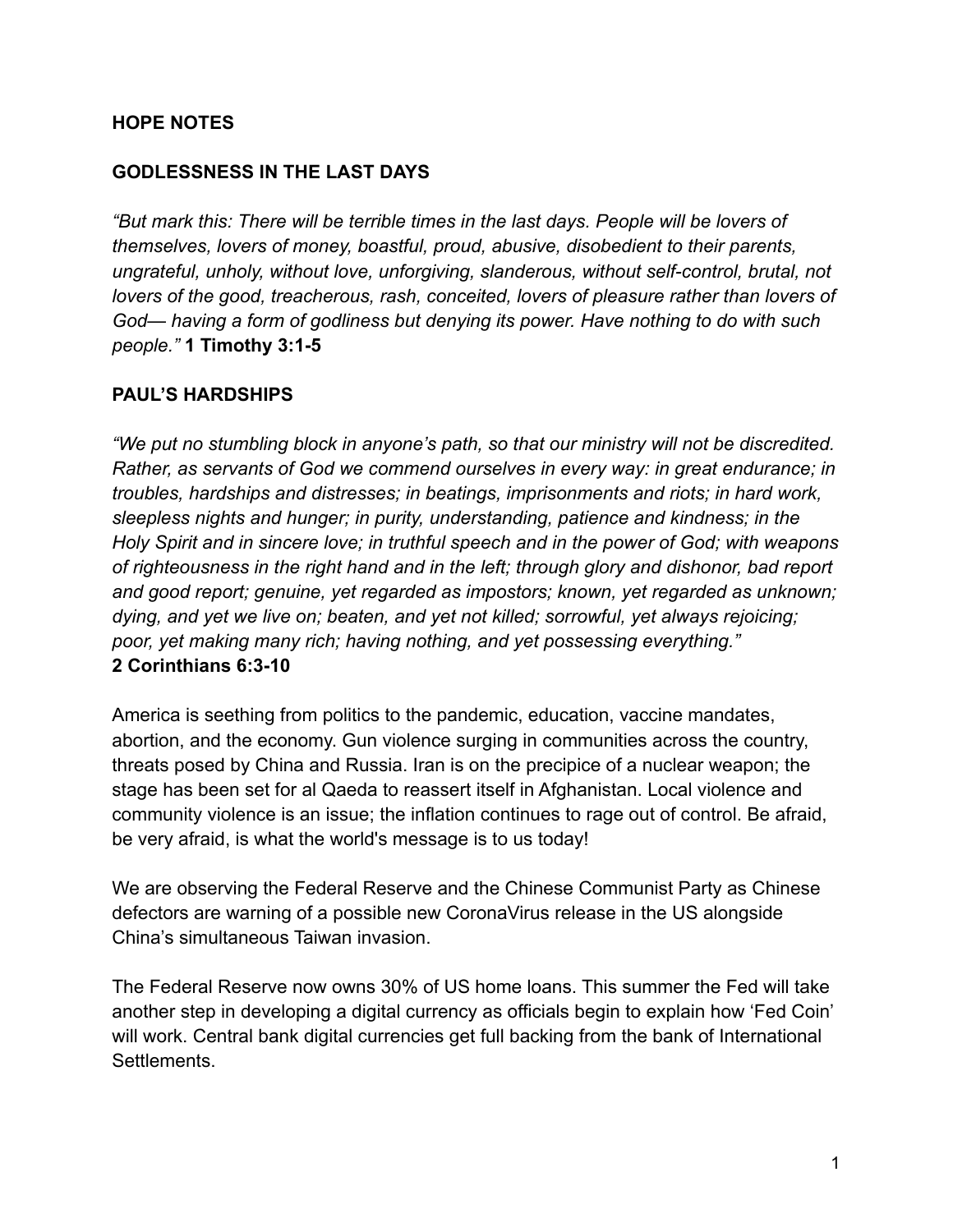The Chinese President pledges complete reunification with Taiwan. World War 3 fears begin as Chinese state media reveals the "3-Stage Battle Plan" to invade Taiwan as the U.S stages war games in the Pacific.

Japan officials warn the U.S of potential surprise attack on Hawaii from Russia and China. The Chinese military is linked to cyber-attacks and regarding oil: major exodus in Iraq creates an opportunity for China.

With Covid, China picks UAE to make millions of vaccines boosting gulf ties as the UAE becomes the world's most vaccinated. 5 out of 6 vaccinated countries with the highest covid infection rates rely on Chinese vaccines.

In Israel F-35's work best together with Israel, UK and America as they conduct 5th generation drills.

Israeli Nanotech may use the body's energy to generate power for pacemakers and more.

As in the days of Noah and Lot, Netflix and the Obama's gay-afication of American culture.

Disney removes "Ladies & gentlemen, boys and girls" from the park's greeting to be more gender inclusive.

Apostasy in the Church and Biden's "War on Children" we are watching the "Great Realignment".

We've heard of a future economic pandemic shutdown and a universal basic income (UBI).

ESG - (environment, social, governance) all tied into a credit scoring system such as what China is already using ... compliance will be mandatory as the corporate world has now aligned with this system as their public reports now include their corporate inclusiveness on all compliance information regarding their stance on the environment, social justice issues, and governance … these items have never before been such a part of corporation year end reports but today they have all been involved in this new standard of alignment as it now involves their credit and image … the credit system has a scoring component which will also now include you, as under their plan, your freedoms will be controlled by your personal carbon footprint, your compliance with their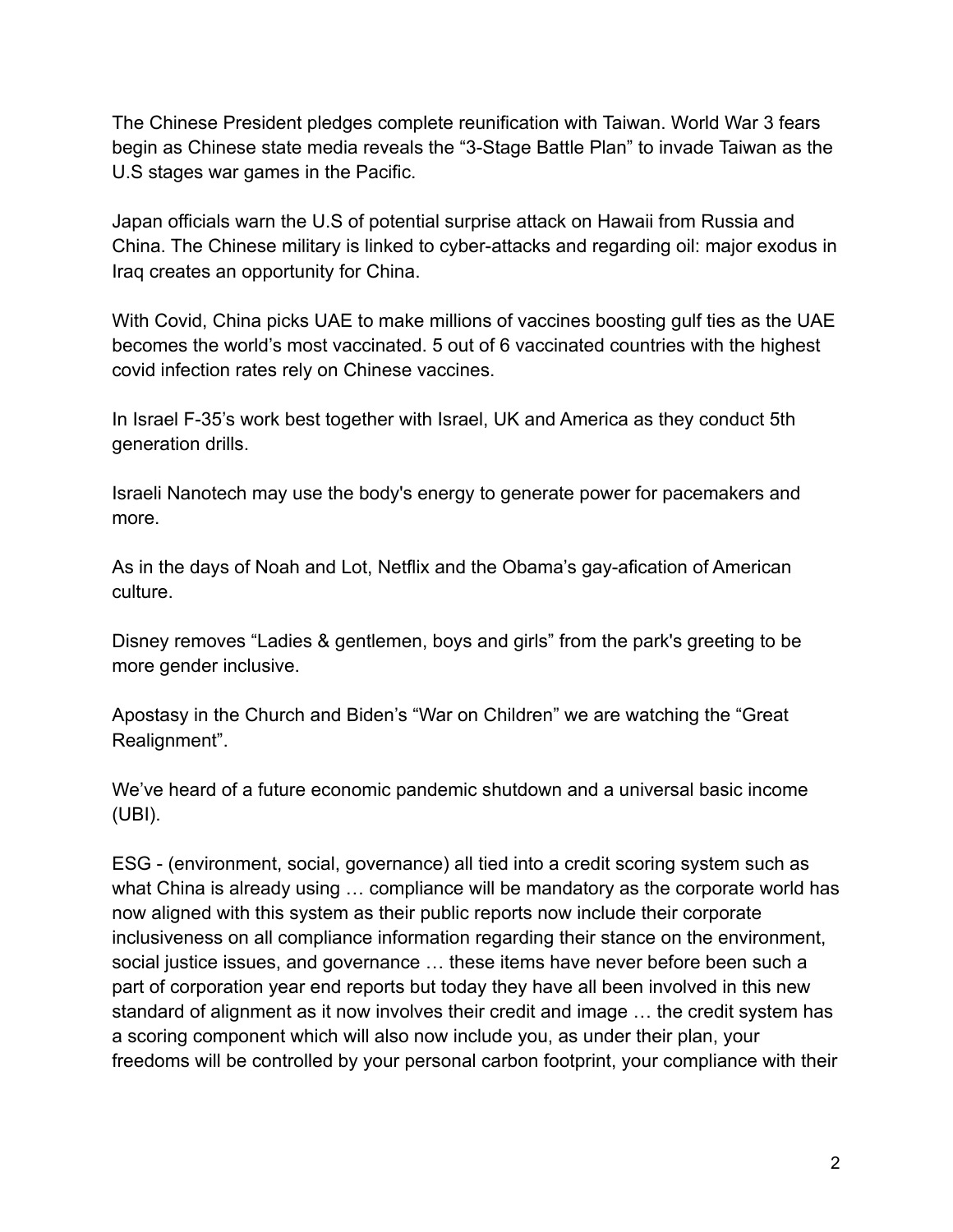definition of social justice issues or 21st century fascism and oversight by the new global standards of the beast Antichrist system!

There are three quick points - I'm going to blow the lid off a new and astounding plan being unleashed on you, me, and everyone across our nation by the United States Government… with the full backing of some of the most powerful corporations in America. it's being pitched as a "good thing" by folks like Bill Gates and his friends at the World Economic Forum. And I'm not saying this to scare you… But when this plan goes into effect, I expect something very strange to happen. Privacy could be a thing of the past… the way we borrow, spend, save, and invest could be turned inside out.

If a small group of powerful elites get their way -- money as we know it could literally disappear in the next few months. It was 9:07 AM on a Monday morning…While most people were eating breakfast… or watching yet another hysterical pandemic update on the morning news…A dangerous plan was hatched in our nation's capital. It was published by Forbes…Then, as quickly as it appeared – it vanished. what was it 'they' didn't want us to see? At the core of this plan is a multi-trillion-dollar scheme endorsed by the likes of:

The Clinton Foundation…

The UN…

The IMF…

The Federal Reserve…

And even Bill Gates, and nobody will be immune from the widespread effects. And it's all set to become an instant reality with help from Microsoft thanks to this new troubling patent.

The list includes dozens of U.S. corporations, banks, and power brokers. And they're all scrambling to prepare for what's coming next. Some – like McDonald's, Disney, Shake Shack, Starbucks, Panera, Walmart, and Whole Foods – have already beta tested the first steps.

The dollar as we know it is being permanently dismantled in broad daylight – right under our noses.

As I'll show you, major corporations like Microsoft, Visa, and others are feverishly building out the infrastructure that will overhaul our entire financial system. Over the years, every bit of value has been stripped from our money. First, it was gold… Then, it was paper… And now, our money could disappear altogether… to be replaced by a new type of 'dollar' that will permanently change the function of our money from a simple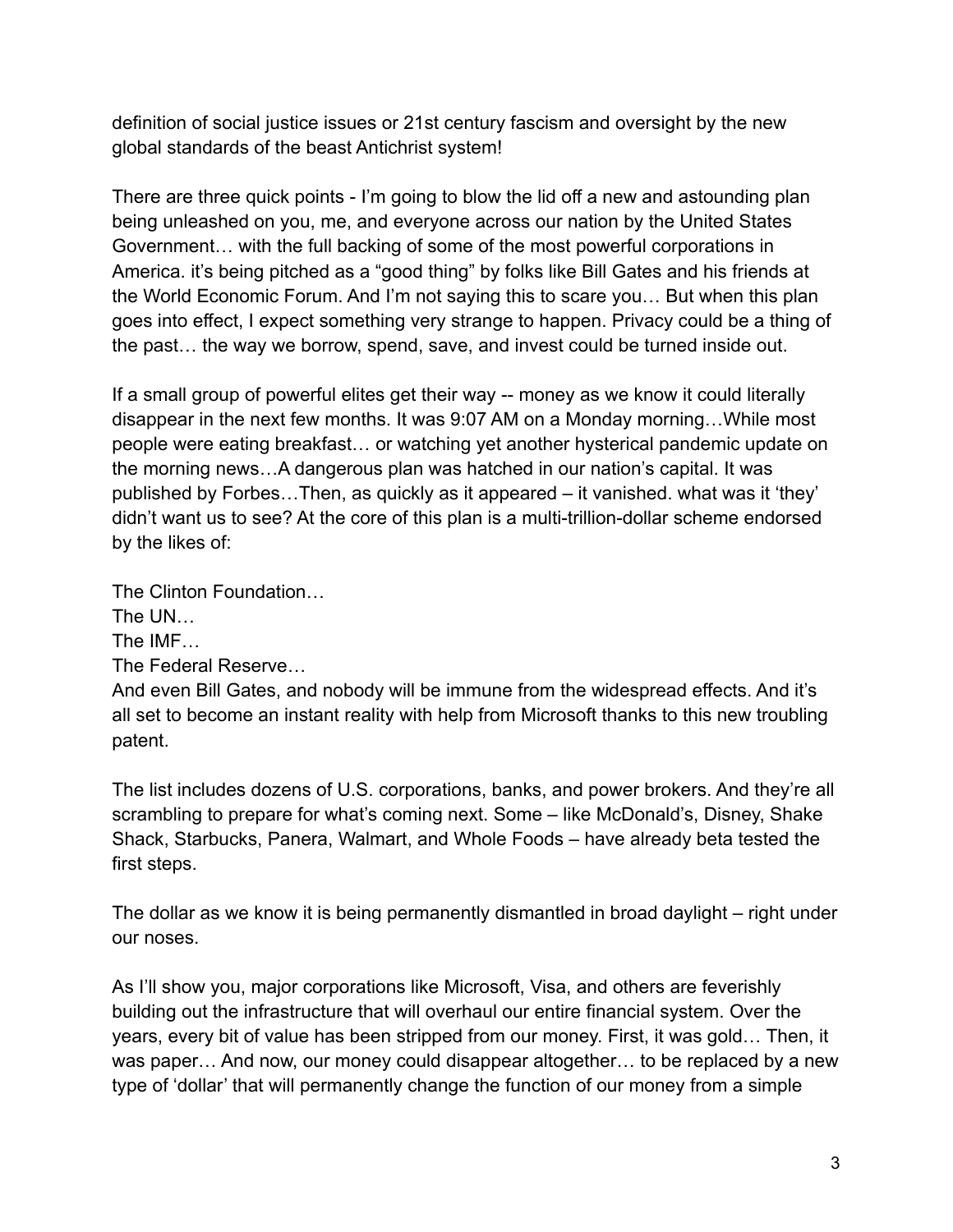medium of exchange and a store of value… it will be nothing more than another elite-driven 'coup' in disguise… Driven by the likes of big-tech, Bill Gates, and a handful of lawmakers in Washington, D.C.

# **1) The Document "They" Did Not Want You to See**

I really started to connect the dots and realized the urgency of this scheme when I came across a single section in a bill submitted to Congress in the early days of the pandemic…an early draft of the Take Responsibility for Workers and Families Act, a bill submitted by California Congresswoman Nancy Pelosi in response to the pandemic. But a few days after it was introduced… it was quickly redacted. Scrubbed from existence. On page 314 of the thousand-plus page draft… in Section 101: Direct Stimulus Payments for Families. Right there in plain black and white, Pelosi's plan calls for the creation of a new "digital dollar" along with a "digital dollar wallet." ... The elites are planning a huge change to the foundation of our financial system… under the cover of a global crisis. In Nancy Pelosi's bill… The 'digital dollar' was presented as a useful way for Americans to receive future stimulus payments… But in the final bill, there is no 'digital dollar' language. A brand-new Senate bill – almost identical in nature and backed by a senator with close ties to the Clinton family – surfaced… THE VERY NEXT DAY. This new bill is being reviewed by the highest levels of Congress right now. And if my research is correct, it could pass into law in the next few months. The digital dollar was introduced to congress in a bill dated March 23, 2020, It's all being done in the background. Few can see the big picture. While the public is distracted and fighting against each other, the elites are moving quickly on their plan to end cash.

# **2) Twin Patents: Smoking Guns for Complete Overhaul of American Financial System**

Take a look at the alarming new technology Microsoft just patented – and pay close attention to the patent number. 060606..."Cryptocurrency system using body activity data." Microsoft has invented a system that can sense things like a person's movement, body temperature, heart rate, eye activity, blood flow – maybe even our brain waves – in order to track our body's activity and transmit a digital currency wirelessly. This creepy technology could allow the elites to roll out the digital dollar immediately. AND get this… this patent came out just three days after Pelosi's 'digital dollar' bill came to light.

But when you see what I'm about to show you next, I think it'll be apparent – none of this was a coincidence. I have another patent to show you, … It was revealed just weeks after the Microsoft patent. this one was filed by Visa...for a digital fiat currency. "Causes the removal of the physical cash from circulation in a fiat currency system."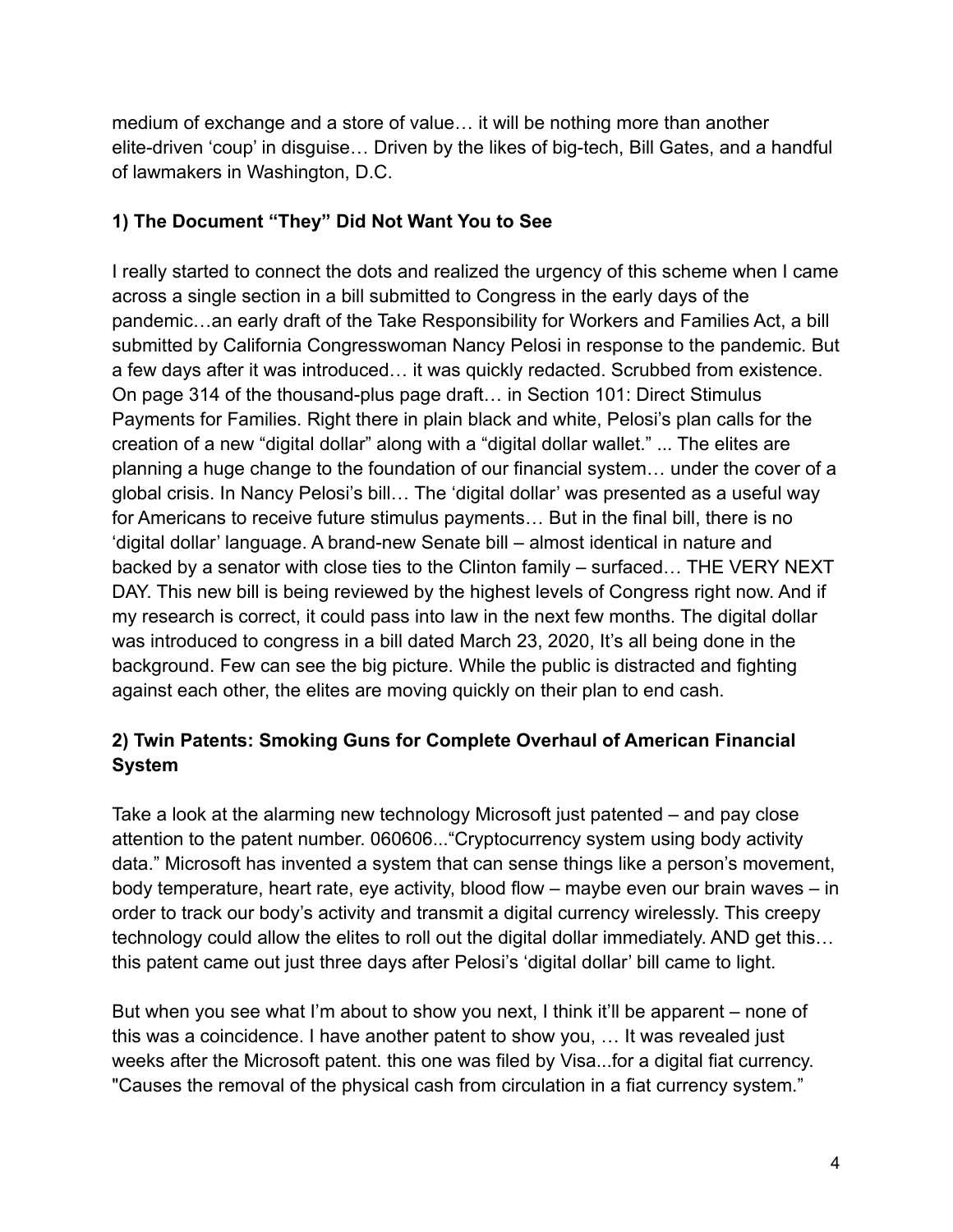They're planning to physically destroy dollars. Visa, Microsoft, and Bill Gates are linked to Nancy Pelosi's new money plan.

Years ago, Bill Gates pledged to give away his billions of dollars to charitable causes, including vaccine research, family planning, and aid for poor countries. One of Gates' lesser-known initiatives… It's called the "Better Than Cash Alliance." The goal of the Better Than Cash Alliance – from their own website – is… "to accelerate the global transition from cash to digital payments." Citi is involved…Ford… Coca-Cola… MasterCard… And of course, Visa. And they're working with powerful organizations like:

The Clinton Development Initiative, The United Nations, USAID, The Global Fund, UNICEF, and The United Nations Population Fund. In all, the Better Than Cash Alliance includes 80 world governments, some of the biggest companies, and major international organizations.

# **3) ID2020: The Final Dot that Ties It All Together**

ID2020 and partners launch a program to provide digital ID with vaccines ... ID2020 is a global partnership involving GAVI, a vaccine-focused alliance founded by the Bill and Melinda Gates Foundation, along with Microsoft and the Rockefeller Foundation. From the ID2020 website… Their goal is to set the global standards for a personal digital ID that could tie together: E-passports, Driver's licenses, Debit and credit cards, Transit passes, and Health records, all in a single, Digital ID. In other words, a digital ID – that could tie our entire lives together… including a digital dollar. Bill Gates is using his vast wealth, power, and government connections to oppose cash and usher in a digital U.S. dollar… which I expect will be combined with a digital ID, health records, contact information and so much more. The cash in your pocket will soon be replaced with digital cash.

**Today,** America is at a 4-Lane Crossroad, these four lanes include: Political, religious, moral, and cultural transitions. The plans for this New World Order to implement what is become known as a 'Global Reset' lead by a false prophet Pope from the Vatican; with his occult religion called 'Climate Change'… Their plan is to control and dominate the world with an Antichrist spirit.

They're implementing 6th main progressive states (we are in phase 5)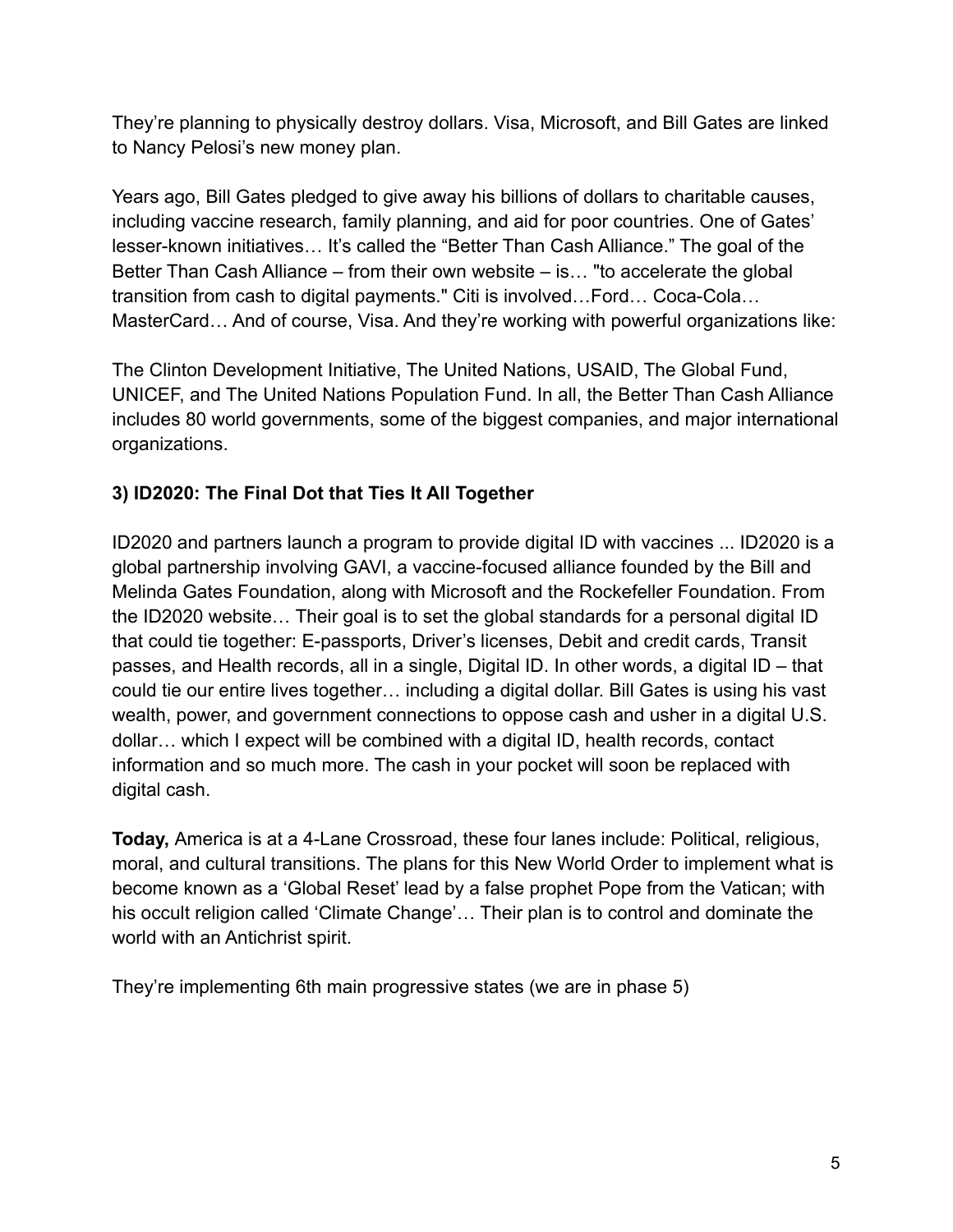## **Phase 1: According to a timeline of tyranny by Dr. Michael Yieden.**

Simulate a threat and create fear. From December 2019- March 2020. It included a pandemic from China, killing thousands globally, while positioning a vaccination as the only solution.

#### **Phase 2: Sowing the tares and division; March 2020- December 2020.**

Imposing unconstitutional coercive measures paralyzing trade and the economy, censoring dissident leaders. Disqualifying all effective treatments, creating general panic with the only hope being a rescue vaccine.

## **Phase 3: December 2020-June 2021**

Bring a treacherous and deadly solution which included a free vaccine for everyone with the promise of protection and the return to normality. Established a Herd Immunization target, simulate a partial recovery of the economy, hid statistics of side effects and deaths from injections. Spread the notion of the variant as a natural mutation of the virus. Punish health professionals for the illegal exercise of care and healing.

## **Phase 4: June 2021-October 2021**

Installed apartheid and the QR code which includes voluntary plan for shortages, impose vaccination pass (QR code) to reward the vaccinated, punish the resistance. Take away the right to work and or study from non-vaxxed. Refuse basic services and impose PCR testing on non-vaxxed.

## **Phase 5: November 2021- March 2022**

Establish chaos and martial law, which includes exploiting the shortage of goods and food, cause the paralysis of the real economy, with the closure of factories and shops, let unemployment explode, apply a 3rd dose of the vax with Boosters. Impose compulsory vaccination for all. Arrest opposition leaders, impose digital identity on everyone (QR code) = Birth certificate, Driver's license, passport, insurance card etc.… Establish Martial Law to defeat opposition, the result being the second stage of digital control, imprisonment, or removal of opponents.

## **Phase 6: March 2022-September 2022**

Cancel the debts and dematerialize the money, this will include triggering the economic, financial and stock market collapse, and the bankruptcy of the banks. To rescue the losses of the banks to the accounts of their clients' activists the great reset, dematerialize money, cancel debt and loans, impose the digital wallet, seize properties and land ban all global medications. Confirm the publication to vaccinate semiannually, or annually, impose food rationing, and a diet based on the Codex Alimentarius. Extend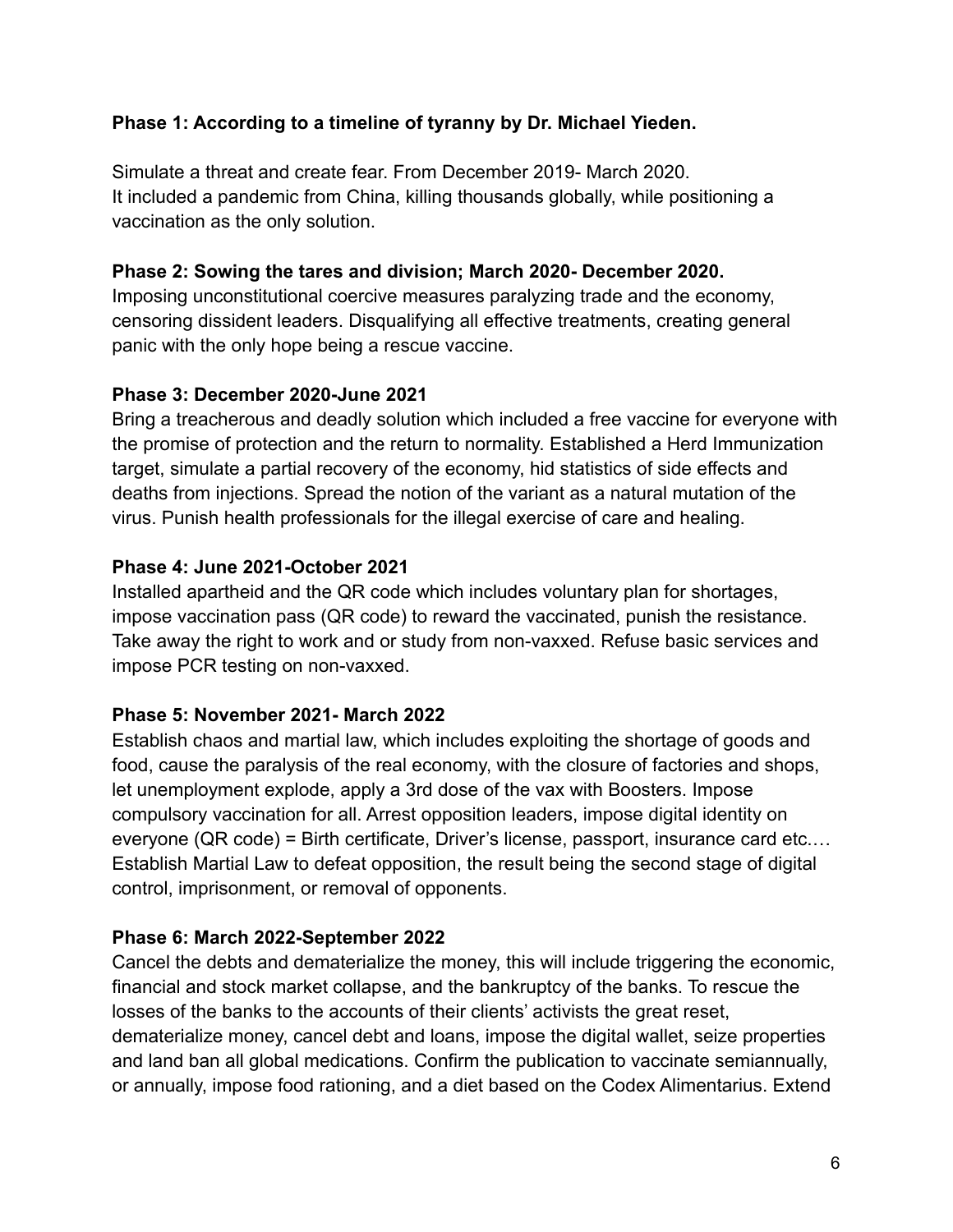the measures to emerging countries. The result will be the 3rd stage of digital control over the whole planet.

According, to the principle called the "Prentis Cycle" a nation, of popular self-government, will ultimately generate disintegrating forces from within as; from bondage to spiritual faith; to courage; to liberty; to abundance; to selfishness; to apathy; to dependency; back to bondage once more.

Is there a time when the "cup of iniquity" gets so full that America comes to an end? Are we at the point when God lifts his hand of protection and permits judgment? In a nutshell, America's cup of iniquity is so full that its teetering on the edge and the things that happened in ancient Israel before its destruction are now happening in America including the plagues.

# **THE FULLNESS OF AMERICA**

Has America entered her 'Fullness of Time'? In **Ephesians 1:9-10 "***And he made known to us the mystery of his will according to his good pleasure, which he purposed in Christ, to be put into effect when the times reach their fulfillment—to bring unity to all things in heaven and on earth under Christ."*

In **Galatians 4:4-5** Paul unpacks the concept of a cup of iniquity in the form of a container being full at which time *"But when the set time had fully come, God sent his Son, born of a woman, born under the law, to redeem those under the law, that we might receive adoption to sonship."*

God's global reset for the restoration and restitution of all things is depicted in **Acts 3:19-21** *"Repent, then, and turn to God, so that your sins may be wiped out, that times of refreshing may come from the Lord, and that he may send the Messiah, who has been appointed for you—even Jesus. Heaven must receive him until the time comes for God to restore everything, as he promised long ago through his holy prophets."*

The fulness of America is when:

- 1. God's sovereign purpose for the nation has been completed.
- 2. The inhabitants of the land reject the Bible and its principles.
- 3. The people in the nation no longer repent and harden their hearts towards the truth.
- 4. Abominations are made legal and acceptable to the majority of people.

When these four actions unite at the same time, the Fullness of Time has arrived.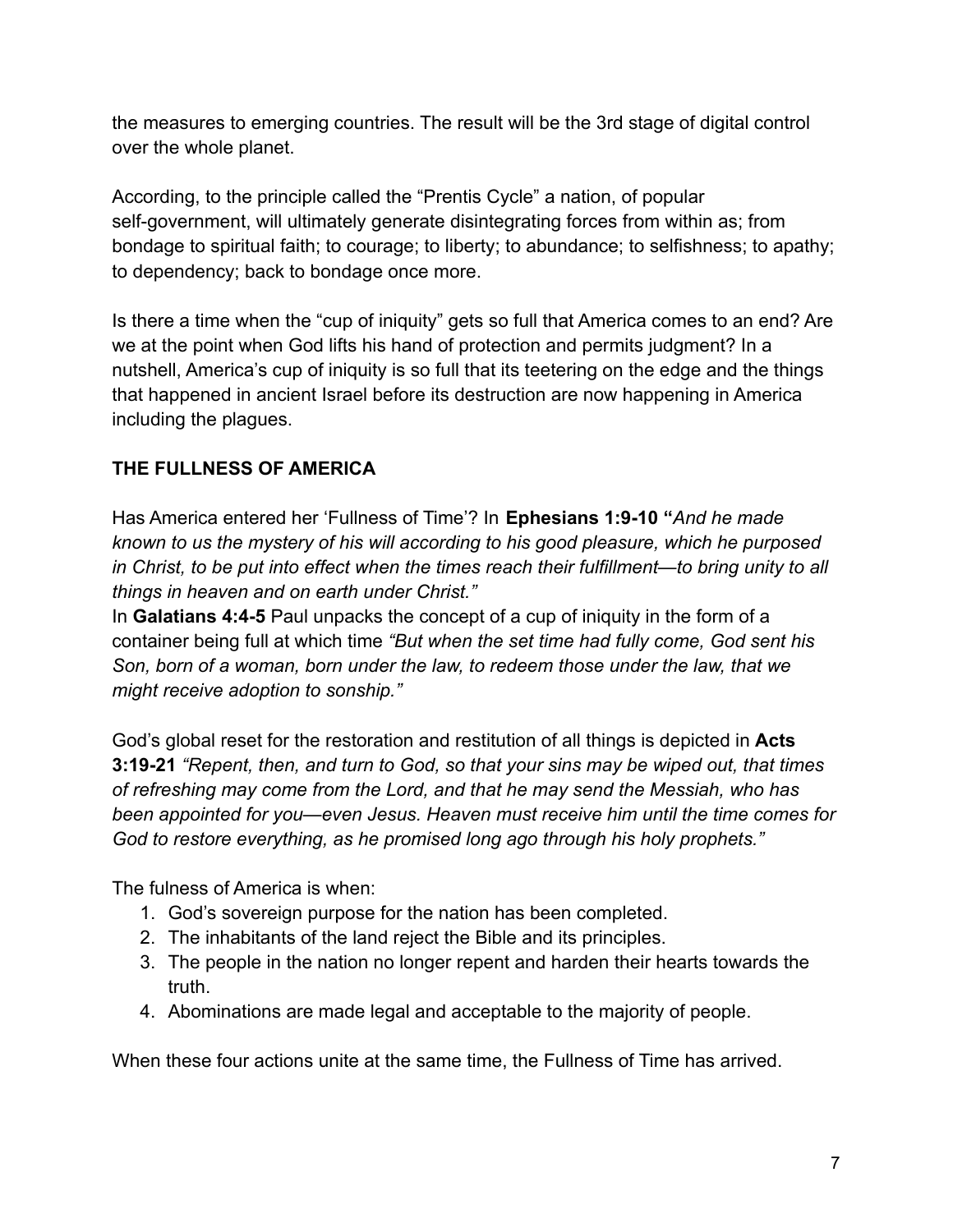America may not be destroyed or cease to exists or become a non-entity although, when national sins such as unbelief and the rejection of God's Laws persist, according to the patterns in ancient Israel, the following will occur:

- 1. God will permit the nation to be surrounded by bad leaders.
- 2. God will permit strangers to rise higher than his own people.
- 3. God will deliver us to the will of those who hate us.
- 4. God will permit economic challenges.
- 5. God will lift his hand, allowing natural disasters.

The purpose of such distress is to lead men to repentance. Only the repentant man or woman can enter the Eternal Kingdom of God.

# **THE FIVE MAIN PROGRESSIVE STAGES OF THE NEW WORLD ORDER, GREAT GLOBAL RESET ARE AS FOLLOWS:**

- 1. Remove and replace the dollar as the common global currency.
- 2. To initiate a cashless form of trade to buy and sell through a cyber and or crypto digital currency. Which will be approved by the IMF and the global banks.
- 3. Steps to diminish influence and social impact of all religions including Christianity and Catholicism by changing laws regarding prostituion, drugs and much more.
- 4. Limit travel domestically and internationally through green passports, identification chips and Artificial Intelligence.
- 5. Remove all borders where all movement is tracked by a special passport and ID chip used for identity which will allow for the capability of freezing bank accounts and limiting communications as they see fit.

Today the earth is seeing daily reports of historic catastrophe, plague, and war. Millions of refugees flee wars in all parts of the globe costing casualties too great to count. Millions flood to the streets in protest. Governments are split by politicians with adverse objectives, and many are crippled from the conflict. Including the EU, the UK, Ukraine, Iraq, Afghanistan, and Syria.

Regarding these global threats, military conflicts, an economic collapse, geophysical catastrophes, and crises such as the corona virus outbreak have crippled the world; what are the answers? What can be done? How do we mitigate them? Who can help us? Is there a way of escape? Are these the signs of the end times, the beginning of sorrows, the final hours, the last minutes? as we are now at 11:59 the Midnight Hour, as we see the coming apocalypse, the ultimate end game which is all included in an account of the startling and detailed writings of John the Apostle found in the book of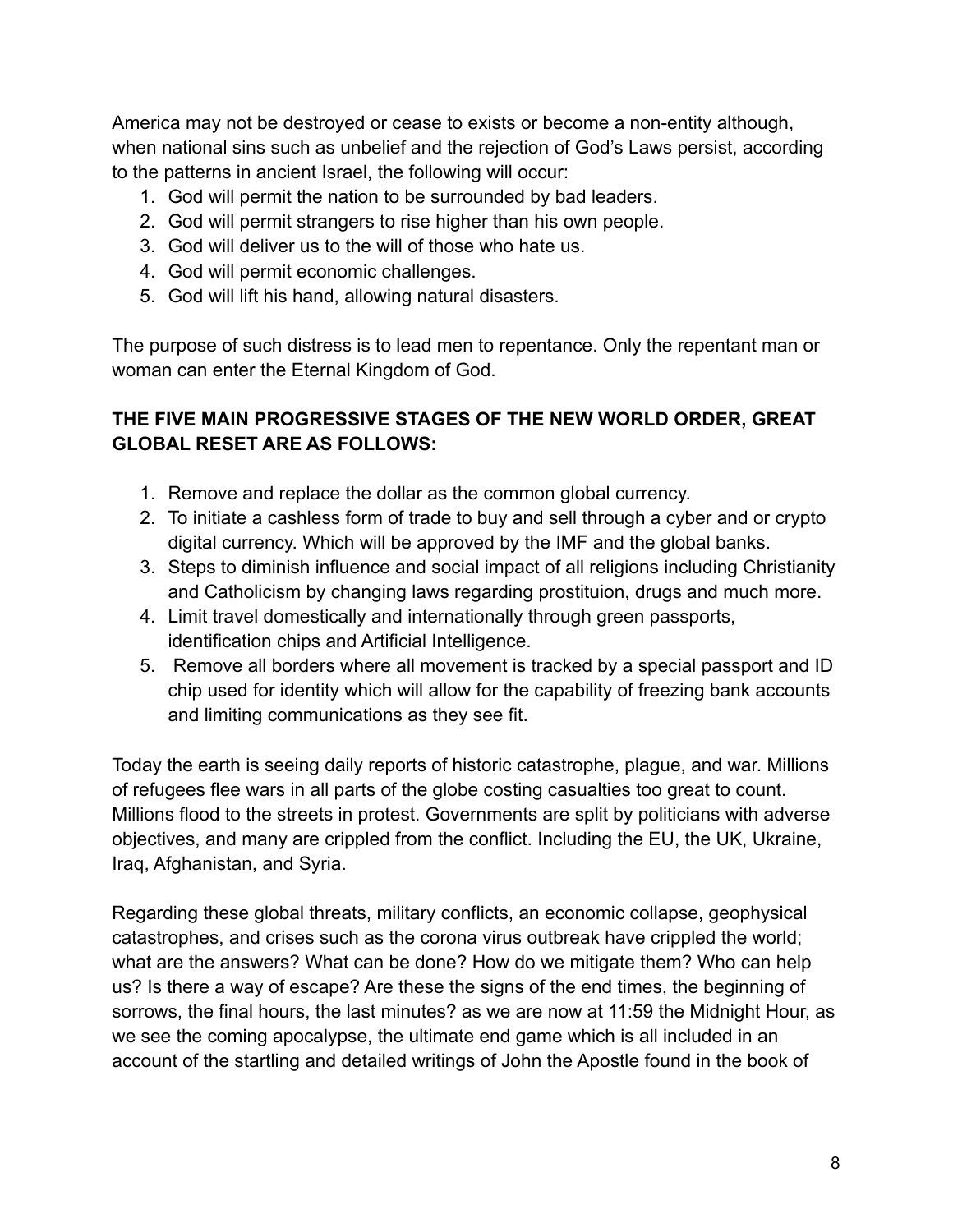Revelation. Transmitted by the last surviving disciple of Jesus Christ it is the account of things that will take place at the end of an age.

As these approaching hoofbeats come nearer, in Matthew 24 Jesus describes the signs of the end-times. We cannot afford to be lulled to sleep, we have many reasons to believe that an even greater tempest than the coronavirus pandemic is coming, that the signs Jesus spoke of are converging for the first time in history. Is it possible that worldwide revival, apocalyptic events and the Great Falling Away will occur simultaneously?

This growing cloud resembles the time described in the book of Revelation. The call from heaven has never been more urgent (**Rev. 18:4**) *"And I heard another voice from heaven, saying, come out of her, my people, that ye be not partakers of her sins, and that ye receive not of her plagues."*

**Psalms 94:12-13** *"Blessed is the one you discipline, Lord, the one you teach from your law; you grant them relief from days of trouble, till a pit is dug for the wicked."*

**Hebrews 12:25-29** *"See that you do not refuse him who is speaking. For if they did not escape when they refused him who warned them on earth, much less will we escape if we reject him who warns from heaven. At that time his voice shook the earth, but now he has promised, "Yet once more I will shake not only the earth but also the heavens." This phrase, "Yet once more," indicates the removal of things that are shaken—that is, things that have been made—in order that the things that cannot be shaken may remain. Therefore, let us be grateful for receiving a kingdom that cannot be shaken, and thus let us offer to God acceptable worship, with reverence and awe, for our God is a consuming fire."*

**Haggai 2:7** *"And I will shake all nations, and the desire of all nations shall come: and I will fill this house with glory, saith the Lord of hosts."*

We are out of time as it is now 11:59 The Midnight Hour.

**2 Timothy 3:12** tells us *"Indeed, all who desire to live a godly life in Christ Jesus will be persecuted, while evil people and impostors will go on from bad to worse, deceiving and being deceived. But as for you, continue in what you have learned and have firmly believed, knowing from whom you learned it and how from childhood you have been acquainted with the sacred writings, which are able to make you wise for salvation through faith in Christ Jesus. All Scripture is breathed out by God and profitable for teaching, for reproof, for correction, and for training in righteousness, that the man of God may be complete, equipped for every good work."*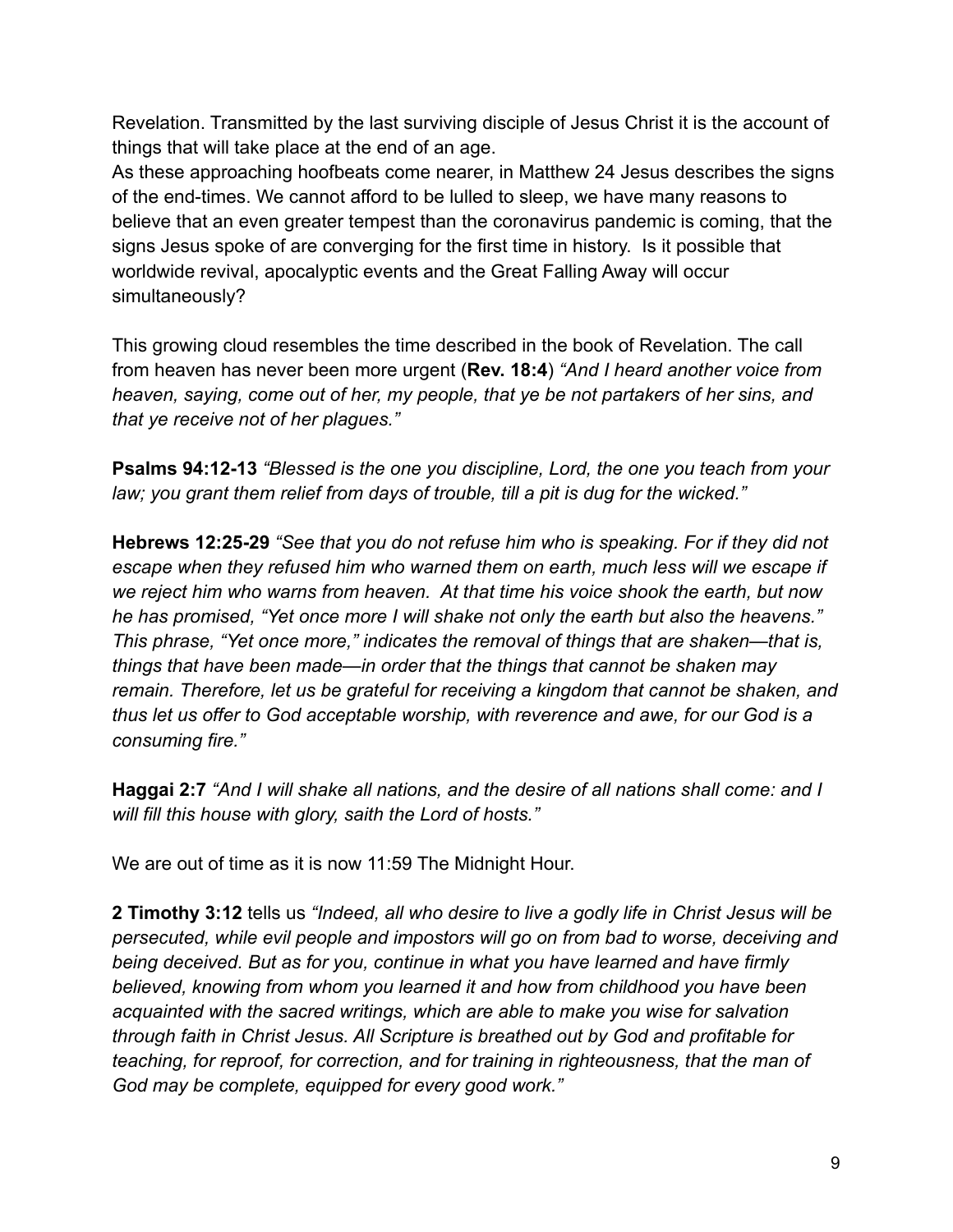**In Titus 2:11-15,** it tells us how to live during these last days *"For the grace of God has appeared, bringing salvation for all people, training us to renounce ungodliness and worldly passions, and to live self-controlled, upright, and godly lives in the present age, waiting for our blessed hope, the appearing of the glory of our great God and Savior Jesus Christ, who gave himself for us to redeem us from all lawlessness and to purify for himself a people for his own possession who are zealous for good works. Declare these things; exhort and rebuke with all authority. Let no one disregard you."*

**2 Peter 3:12** *"Since all these things are thus to be dissolved, what sort of people ought you to be in lives of holiness and godliness, waiting for and hastening the coming of the day of God, because of which the heavens will be set on fire and dissolved, and the heavenly bodies will melt as they burn! But according to his promise we are waiting for new heavens and a new earth in which righteousness dwells."*

**2 Timothy 2:8-13 "***And then the lawless one will be revealed, whom the Lord Jesus will kill with the breath of his mouth and bring to nothing by the appearance of his coming. The coming of the lawless one is by the activity of Satan with all power and false signs and wonders, and with all wicked deception for those who are perishing, because they refused to love the truth and so be saved. Therefore, God sends them a strong delusion, so that they may believe what is false, in order that all may be condemned who did not believe the truth but had pleasure in unrighteousness."*

**Matt. 20:28** *"Just as the Son of Man came not to be served but to serve, and to give his life as a ransom for many."*

**1 Peter 1:18-21** "*Knowing that you were ransomed from the futile ways inherited from your forefathers, not with perishable things such as silver or gold, but with the precious blood of Christ, like that of a lamb without blemish or spot. He was foreknown before the foundation of the world but was made manifest in the last times for the sake of you who through him are believers in God, who raised him from the dead and gave him glory, so that your faith and hope are in God."*

**Ezekiel 37:23** *"They shall not defile themselves anymore with their idols and their detestable things, or with any of their transgressions. But I will save them from all the backslidings in which they have sinned and will cleanse them; and they shall be my people, and I will be their God."*

**Ephesians 2:10** *"For we are his workmanship, created in Christ Jesus for good works, which God prepared beforehand, that we should walk in them."*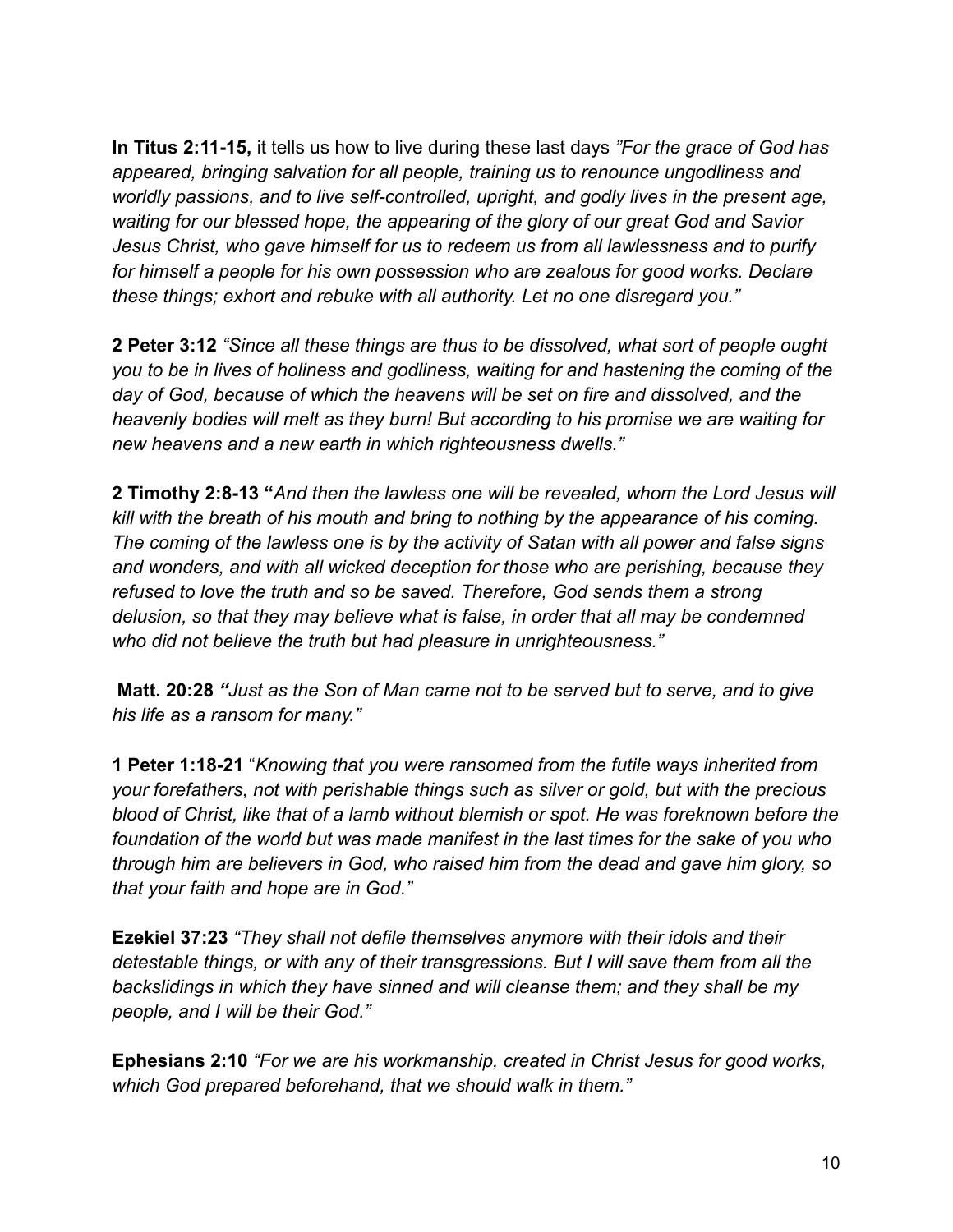**2 Timothy 5:20** "*As for those who persist in sin, rebuke them in the presence of all, so that the rest may stand in fear."*

**1 Timothy 4:12-13** "*Let no one despise you for your youth, but set the believers as an example in speech, in conduct, in love, in faith, in purity. Until I come, devote yourself to the public reading of Scripture, to exhortation, to teaching."*

**Psalms 40:2-5 "***Why are you cast down, O my soul, and why are you in turmoil within me? Hope in God; for I shall again praise him, my salvation."*

**Psalms 62:5-8 "***For God alone, O my soul, wait in silence, for my hope is from him. He only is my rock and my salvation, my fortress: I shall not be shaken. On God rests my salvation and my glory; my mighty rock, my refuge is God. Trust in him at all times, O people; pour out your heart before him; God is a refuge for us."*

**Psalms 71:14 "***But I will hope continually and will praise you yet more and* more."

**Psalms 119:114 "***You are my hiding place and my shield; I hope in your word."*

**Psalms 147:11 "***But the Lord takes pleasure in those who fear him, in those who hope in his steadfast love."*

**Proverbs 10:28 "***The hope of the righteous brings joy, but the expectation of the wicked will perish."*

**Proverbs 23:28 "***Surely there is a future, and your hope will not be cut off."*

**Lamentations 3:24 "***The Lord is good to those who wait for him, to the soul who seeks him."*

**Zechariah 9:12 "***Return to your stronghold, O prisoners of hope; today I declare that I will restore to you double."*

**Romans 5:2 "***Through him we have also obtained access by faith into this grace in which we stand, and we rejoice in hope of the glory of God. Not only that, but we rejoice in our sufferings, knowing that suffering produces endurance, and endurance produces character, and character produces hope, and hope does not put us to shame, because God's love has been poured into our hearts through the Holy Spirit who has been given to us."*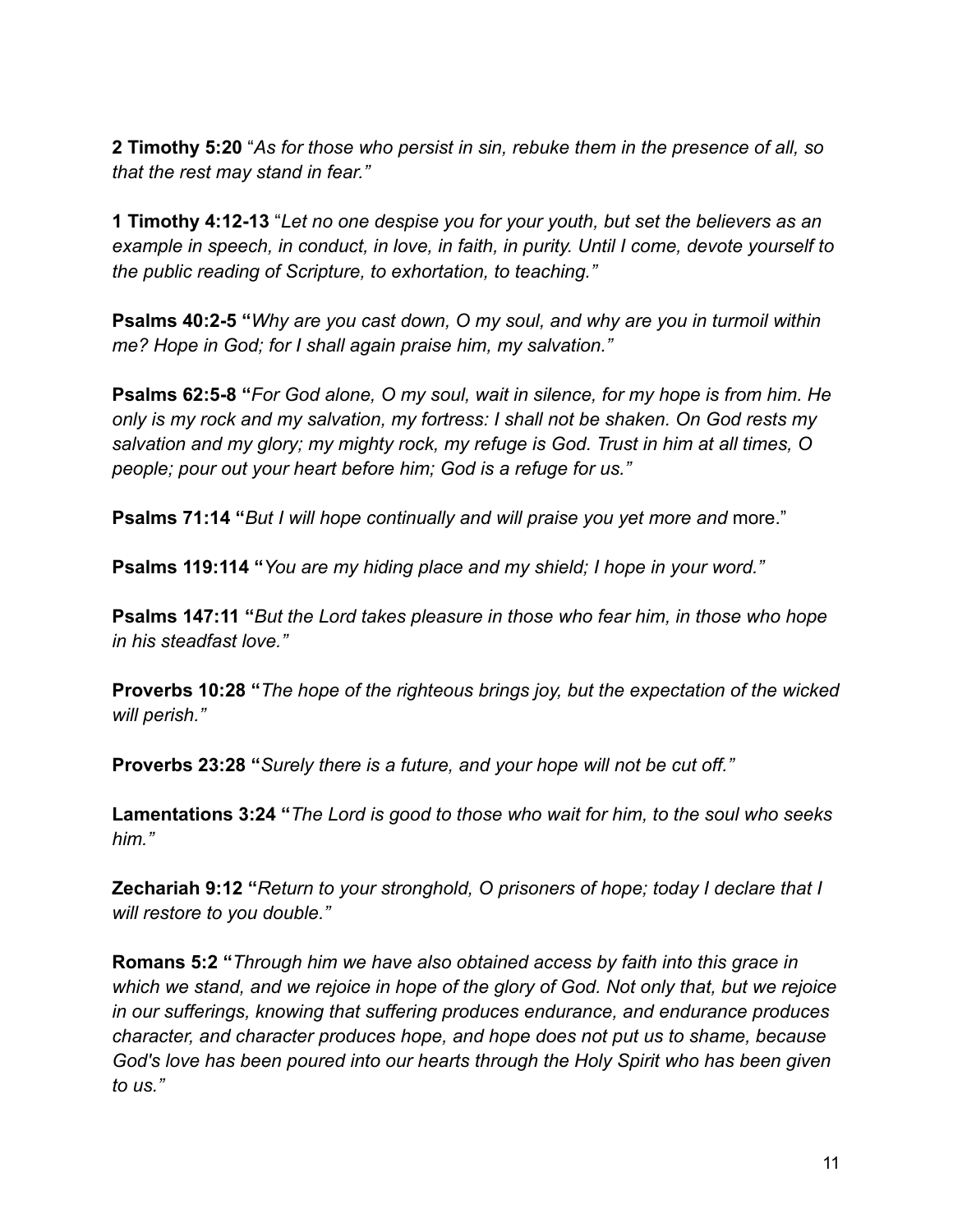**Romans 15:13** *"May the God of hope fill you with all joy and peace in believing, so that by the power of the Holy Spirit you may abound in hope."*

**2 Corinthians 1:10 "***He delivered us from such a deadly peril, and he will deliver us. On him we have set our hope that he will deliver us again."*

**Galatians 5:5 "***For through the Spirit, by faith, we ourselves eagerly wait for the hope of righteousness."*

**Colossians 1:27 "***To them God chose to make known how great among the Gentiles are the riches of the glory of this mystery, which is Christ in you, the hope of glory."*

**1 Timothy 4:10 "***For to this end we toil and strive, because we have our hope set on the living God, who is the Savior of all people, especially of those who believe."*

**Titus 1:2** "*In hope of eternal life, which God, who never lies, promised before the ages began"*

**Titus 2:13 "***Waiting for our blessed hope, the appearance of the glory of our great God and Savior Jesus Christ."*

**Titus 3:7 "***So that being justified by his grace we might become heirs according to the hope of eternal life."*

**Hebrews 10:23** *"Let us hold fast the confession of our hope without wavering, for he who promised is faithful."*

**1 Peter 1:13 "***Therefore, preparing your minds for action, and being sober minded, set your hope fully on the grace that will be brought to you at the revelation of Jesus Christ."*

**Job 13:15 "***Though he slay me, I will hope in him; yet I will argue my ways to his face."*

**Isaiah 43:19 "***Behold, I am doing a new thing; now it springs forth, do you not perceive it? I will make a way in the wilderness and rivers in the desert."*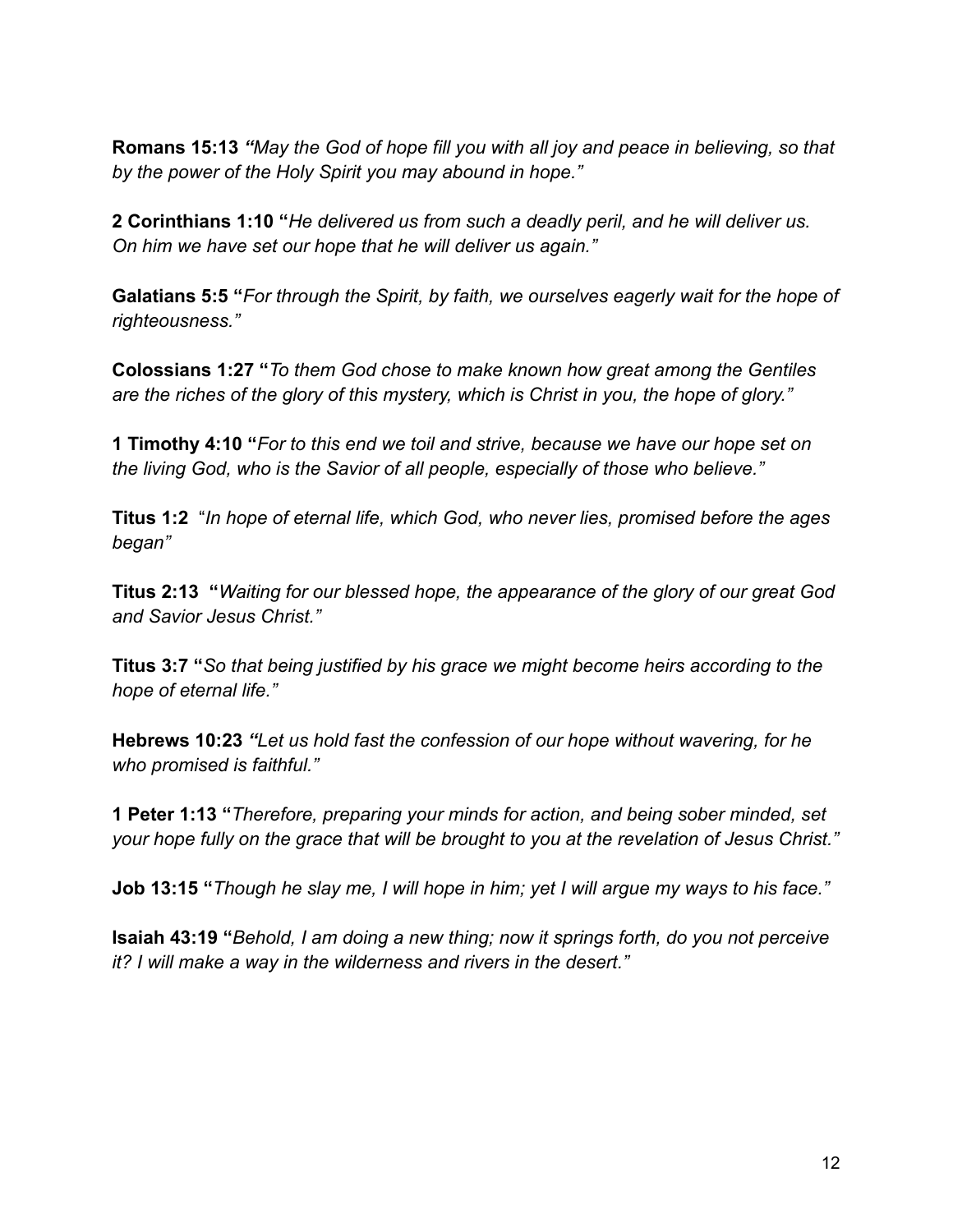# **I believe the Lord is doing three main things in this hour:**

- 1. Cleansing the temple as he did the first time he came.
- 2. Allowing His remnant Bride to enter the rest of the finished work of the cross as in **Hebrews 4.**
- 3. He is removing all fear and infusing his children with a titanium backbone of faith.

You can't scare us with HEAVEN

The current Biden administration has stated that the world is entering a New World Order and that America must lead the way. This global form of government which is coming and is prophesied about is culminating due to Covid-19 in what former president Herbert Walker Bush defined previously as the 'New World Order' whose name is now being changed to 'The Great Global Reset.'

A reset is defined by changes such as:

- 1. When an empire is changed through a cycle of war and peace, war can cancel debt when empires change with an economic reset.
- 2. Economic resets happen when things take place such as The Great Depression wherein we saw President Roosevelt's "The New Deal" the development of the Federal Reserve and Social Security.
- 3. Rests happen when a new government is created such as when communism fell.

This dark cabal system revolves around a social credit system such as we see in China, and the ESG (Environmental, Social Justice, Governance), the banking system, all mass media, the medical system, food suppliers and transportations systems have all come under this beast systems umbrella. The goal of this Antichrist system during its reset is to accomplish three things quickly:

- 1. To do away with fossil fuels and implement battery driven cars which can be controlled and shut off at will.
- 2. To do away with all FIAT currencies moving us to a global digital blockchain technology, where every transaction is seen and recorded.
- 3. To do away with old beliefs and all Christian principles and judeo Christian values.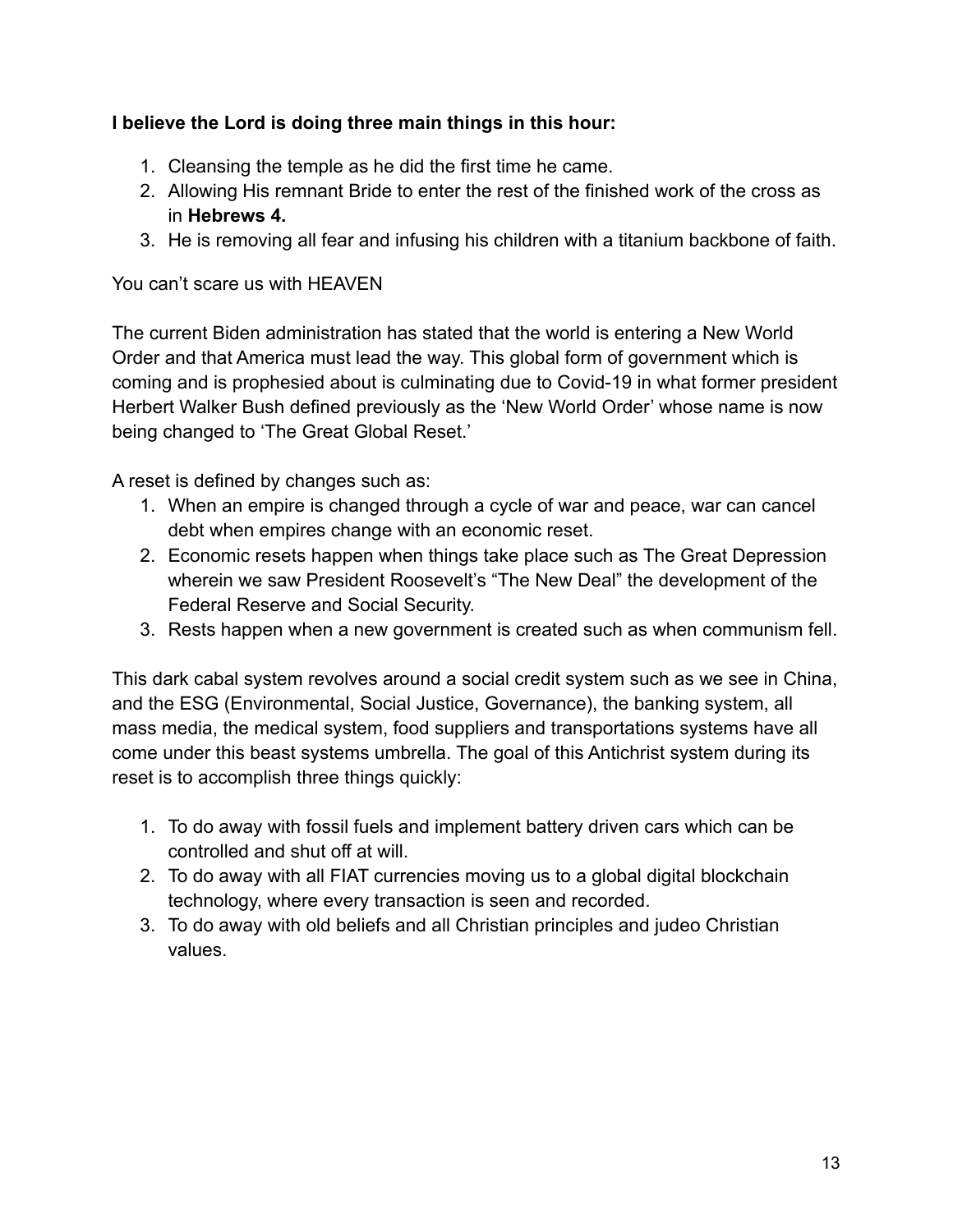# **A WALK THROUGH THE AGES**

**The Dark Ages –** For 500 years from approximately 500 A.D to 1,000 A.D, Western Europe and the Roman Empire collapsed.

**The Renaissance Age –** Starting in the 1400's new governments and arts undergirded the rebirth of Europe.

**The Protestant Revolution –** Beginning in 1517 under Martin Luther, we saw a religious reset.

**The Reformation Age –** Throughout the 1600's and 1700's we saw the following:

- A. The Eastern Orthodox Church
- B. The Catholic Latin Church
- C. The Protestant Church

**The Revolution Age –** The following three revolutions were birthed:

- 1. The American Revolution 1775 1783 began with a great experiment in the state of Pennsylvania for religious freedom.
- 2. The French Revolution 1787 1799 where a new government was birthed in France.
- 3. Then, we witnessed the historic Industrial Revolution which ushered in electricity, railroads and steel.

A major crisis always ends up with a major reset of some kind. Such as:

● The Civil War (1861 - 1865) America and Black slavery were ended under president Lincoln with his Emancipation Proclamation. This ushered in the restoration age.

**The Restoration Age –** In England and Great Britain, Blackstone, wrote of Israel's restoration and Theodore Hertzel started the Zionist Movement prophesying Israel to become a state which happened 50 years later.

**The Iron and Clay Age –** As in the great dream of Nebuchadnezzar, from 1914-1917 the Bolshevik Revolution introduces Communism and its dictatorial leaders with the Iron Sickle and the Iron Curtain. The two legs of iron are the Western (Rome) and Eastern (Constantinople) divisions of the Roman Empire, the two legs have two feet and ten toes. Since the legs are interpreted as the Roman Empire division - into east and west then the two feet are also east and west and represent nations in the eastern and western part, Europe and the Middle East. Eventually, ten nations with ten ruling kings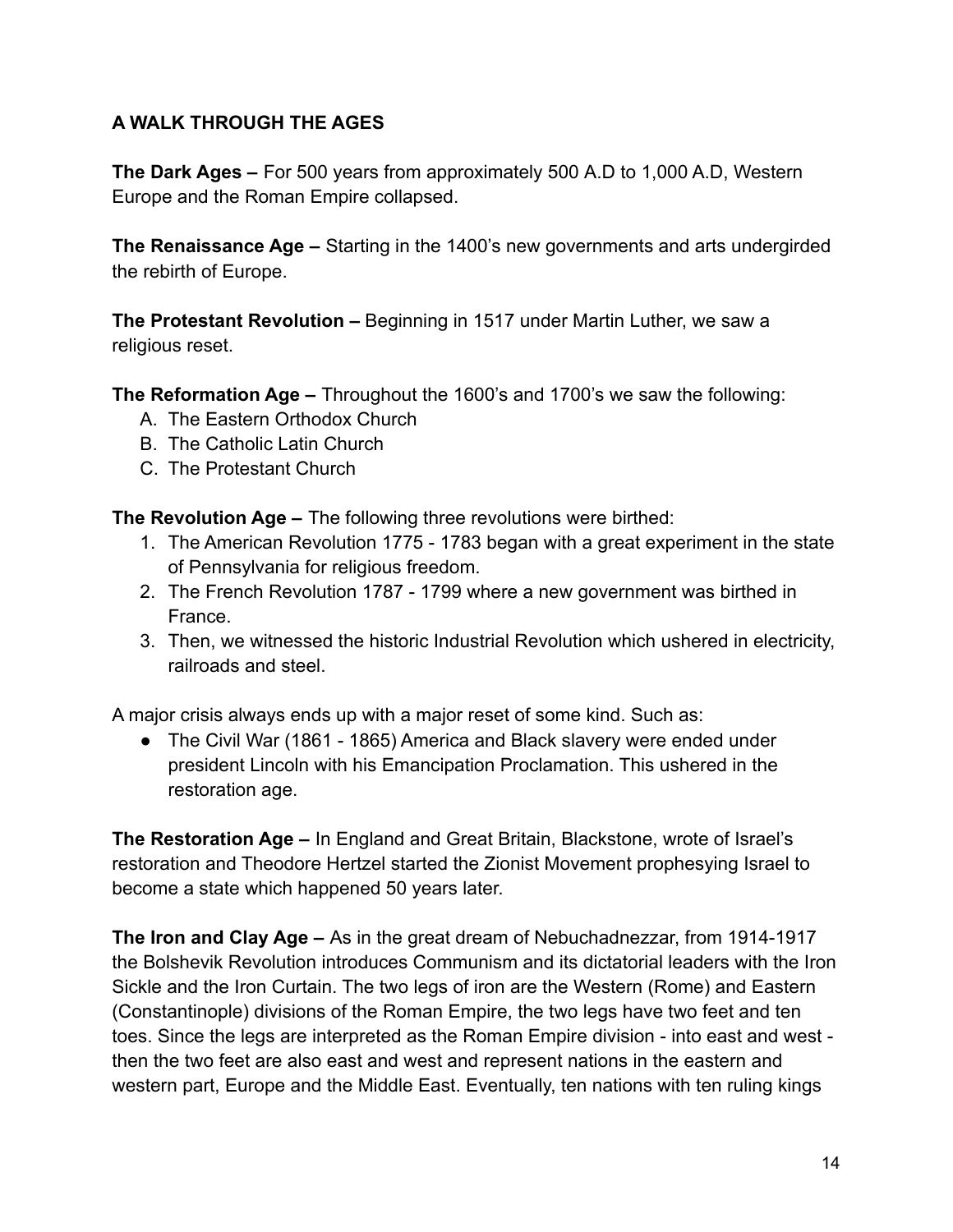will emerge - five from the east and five from the west - out of the east-west Roman division. This will include the Antichrist's armies, which will organize out of the numerous Islamic nations.

**The Nuclear Age –** 1930-1945 this age brought us into a global military conflict with thermo-nuclear weapons of mass destruction.

**The Great Reset Age –** This dark Cabal system revolves around a social credit system such as we see in China, and the ESG (Environmental, Social Justice, Governance), the banking system, all mass media, the medical system, food suppliers and transportations systems have all come under this beast systems umbrella. The goal of this Antichrist system during its reset is to accomplish three things quickly:

- 1. To do away with fossil fuels and implement battery driven cars which can be controlled and shut off at will.
- 2. To do away with all FIAT currencies moving us to a global digital blockchain technology, where every transaction is seen and recorded.
- 3. To do away with old beliefs and all Christian principles and judeo Christian values.

Daniel 2 Shows us "The Beast AntiChrist System", which could be the seventh empire.

**The Messianic Age –** The birth pangs of Messiah foretold in Matthew 24 ushers in this Messianic Age. Where Christ tells us to fear not for he has overcome the world. We should not get caught up in prophetic speculation but rather in prophetic revelation. We must be prepared, watching and waiting. We cannot stop the Antichrist from coming, the scriptures inform us there will continue to be an East West divisions nd the East including nations such as China, Russia, Iran and India amongst others while in the Western Hemisphere, North and South America and intimes of old, West would have included Western Europe such as in Spain, France etc…

In **Matthew 8:11-12**, Jesus says; *"Truly I tell you, I have not found anyone in Israel with such great faith. I say to you that many will come from the east and the west, and will take their places at the feast with Abraham, Isaac and Jacob in the kingdom of heaven. But the subjects of the kingdom will be thrown outside, into the darkness, where there will be weeping and gnashing of teeth."*

Then in **Revelation 16:2** we begin to see in John's revelations the seven bowls of God's wrath *"The first angel went and poured out his bowl on the land, and ugly, festering sores broke out on the people who had the mark of the beast and worshiped its image."*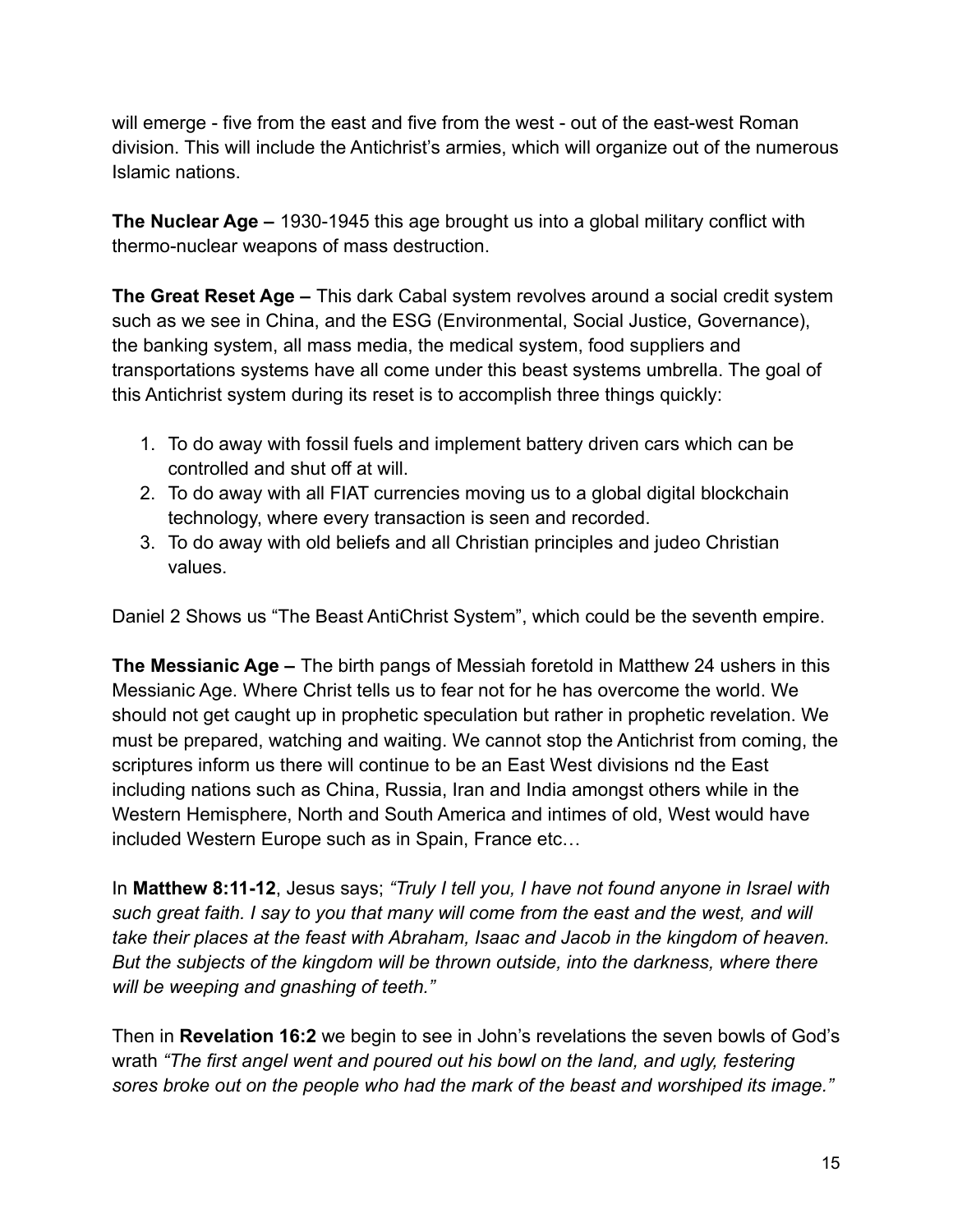I'm sure that during Hitler's violent reign in Germany, many saw the mark which Jewish people were identified by the Nazis and the numbers imprinted on their arms believing they were seeing the fulfilment of this revelation. There will be a day when the dollar is no longer the reserve currency as this must happen prior to the worldwide global economy being instituted.

The Bible talks of eight kingdoms of which 6 have already come and gone with two more on the horizon.

- 1. Egypt Controlled by the principalities of idolatry and salvery.
- 2. Assyria Controlled by the principality of division.
- 3. Babylon Stopping all true worship.
- 4. Media/ Persia Abominable laws which were not to be broken.
- 5. Greece Secular humanism.
- 6. Rome Controlled by the spirit of tolerance.
- 7. New World Order/ The Global Great Reset All evil principalities overseeing the previous six empires are now all alive and well, operating even now in America. Regarding the 10 kings who will submit their kingdoms to the Antichrist, initiating the New World Order, we see in **Revelation 17:13** *"They have one purpose and will give their power and authority to the beast…"* In verse 17 *"For God has put it into their hearts to accomplish his purpose by agreeing to hand over to the beast their royal authority, until God's words are fulfilled."* This coming seventh empire is believed to be a reformation of the Roman Empire (in Europe) that will control a global form of government during the first forty-two months of the Tribulation and will continue a "short space".
- 8. Mystery Babylon When the ten kings merge their kingdoms with the Anti Christ, he will organize the eighth empire, which will be the final kingdom on earth before Christ's return to rule as king. The ten kings give their kingdom to the Beast in "one hour" possibly after they see Mystery Babylon (Rome) destroyed in one hour and great fear siezes them. As they war against Israel and the Jewish remnant, along with slaying those who have turned to Chirst, they will in reality be warring against Christ himself. The Lamb and His armies (the called, chosen and faithful) will overcome the beast and his kings.